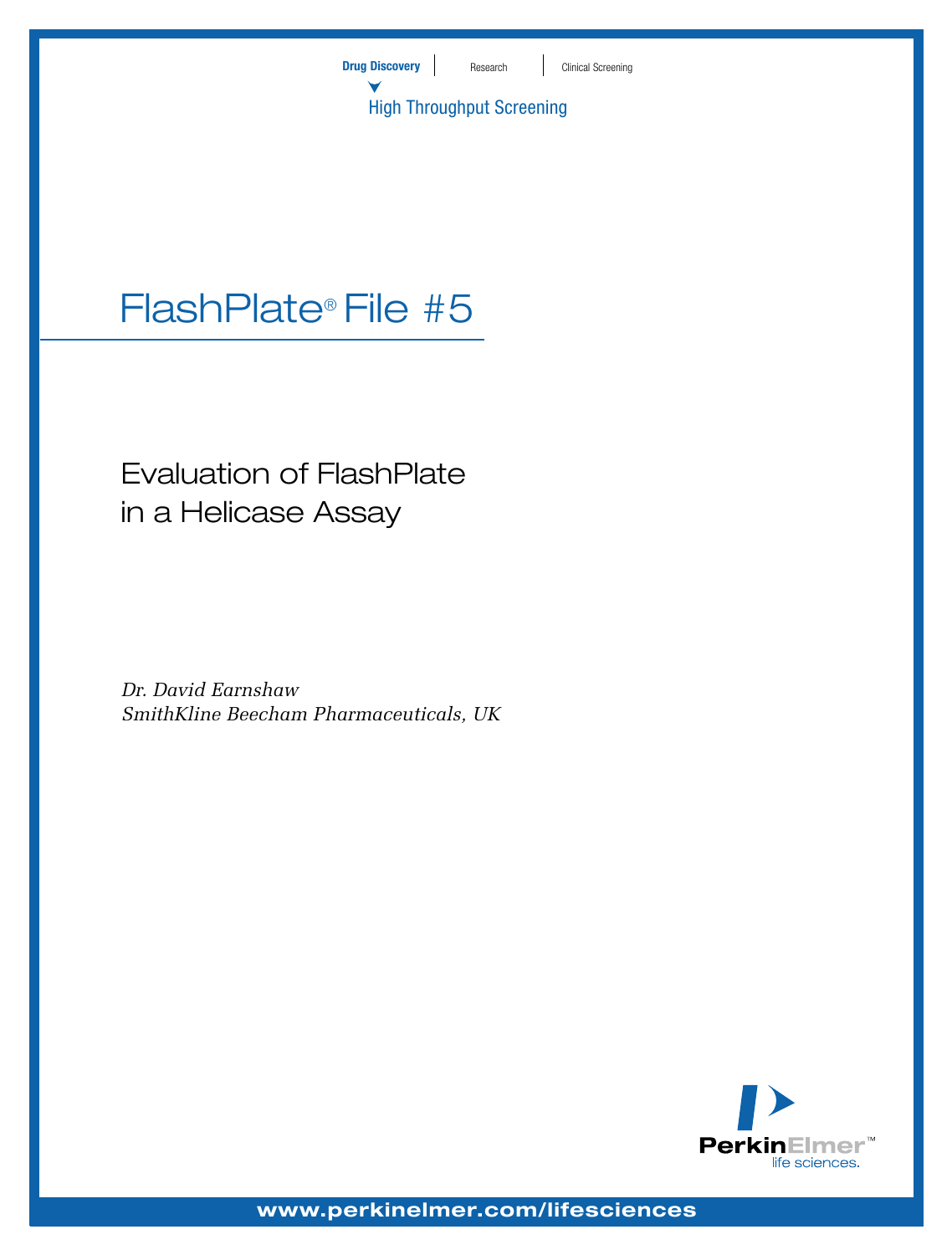# Evaluation of FlashPlate® in a Helicase Assay

| Abstract            | This study demonstrated the efficacy of the FlashPlate as a high throughput screening (HTS) platform<br>for a helicase functional assay. Helicase activity was measured on a streptavidin coated FlashPlate<br>(SMP103), using two DNA oligos. One of the oligos was biotinylated; the other was 5' end-labeled<br>with [33P]- $\gamma$ -ATP. The oligos were preannealed to each other, to form a [33P]-biotinylated DNA duplex<br>substrate, then immobilized on the SMP103 FlashPlate. The FlashPlate platform provided an effective<br>and economical basis for the evaluation of DNA helicase enzyme activities. |
|---------------------|-----------------------------------------------------------------------------------------------------------------------------------------------------------------------------------------------------------------------------------------------------------------------------------------------------------------------------------------------------------------------------------------------------------------------------------------------------------------------------------------------------------------------------------------------------------------------------------------------------------------------|
| <b>Introduction</b> | Helicases are enzymes that catalyze the unwinding of DNA strands, promoting replication and playing<br>an important role in DNA repair. Conventional helicase functional assays require that unwound DNA<br>products be analyzed on polyacrylamide gels, which have major constraints in high throughput<br>screening (HTS) applications. Preparing the gels is a time-, labor-, and material-intensive task, especially<br>at high volume.                                                                                                                                                                           |
|                     | FlashPlate is a 96-well polystyrene microplate with plastic scintillator coated wells, available exclusively<br>from PerkinElmer Life Sciences. The platform is compatible with automated assay equipment such as<br>the TopCount® Microplate Scintillation and Luminescence Counter from Packard Instrument<br>Company.                                                                                                                                                                                                                                                                                              |
| Materials           | • Streptavidin FlashPlate PLUS (SMP103)<br>· Oligonucleotides<br>#1 $(60$ mer)<br>5' biotin-GGTTTAAAAA ATAGGAGGGA CAACGTCGTG<br>ACTGGGAAAA CTCCCCGGGT ACCGAGCTCG-3'                                                                                                                                                                                                                                                                                                                                                                                                                                                   |
|                     | #2 $(22$ mer)<br>5'-GTTTTCCCAG TCACGACGTT GT-3'                                                                                                                                                                                                                                                                                                                                                                                                                                                                                                                                                                       |
|                     | • SV40 Large T-Antigen (Molecular Biology Resources Inc., Milwaukee, WI)<br>• Assay Buffer (50 mM Tris HCl, pH 7.5, 50 mM NaCl, 1 mM DTT, 0.5 mM MnCl <sub>2</sub> ,<br>20% glycerol and $\pm$ 1 mM ATP)<br>· Polynucleotide Kinase (T4) (NEE101)<br>$\bullet$ [33P]- $\gamma$ -ATP (NEG602H)                                                                                                                                                                                                                                                                                                                         |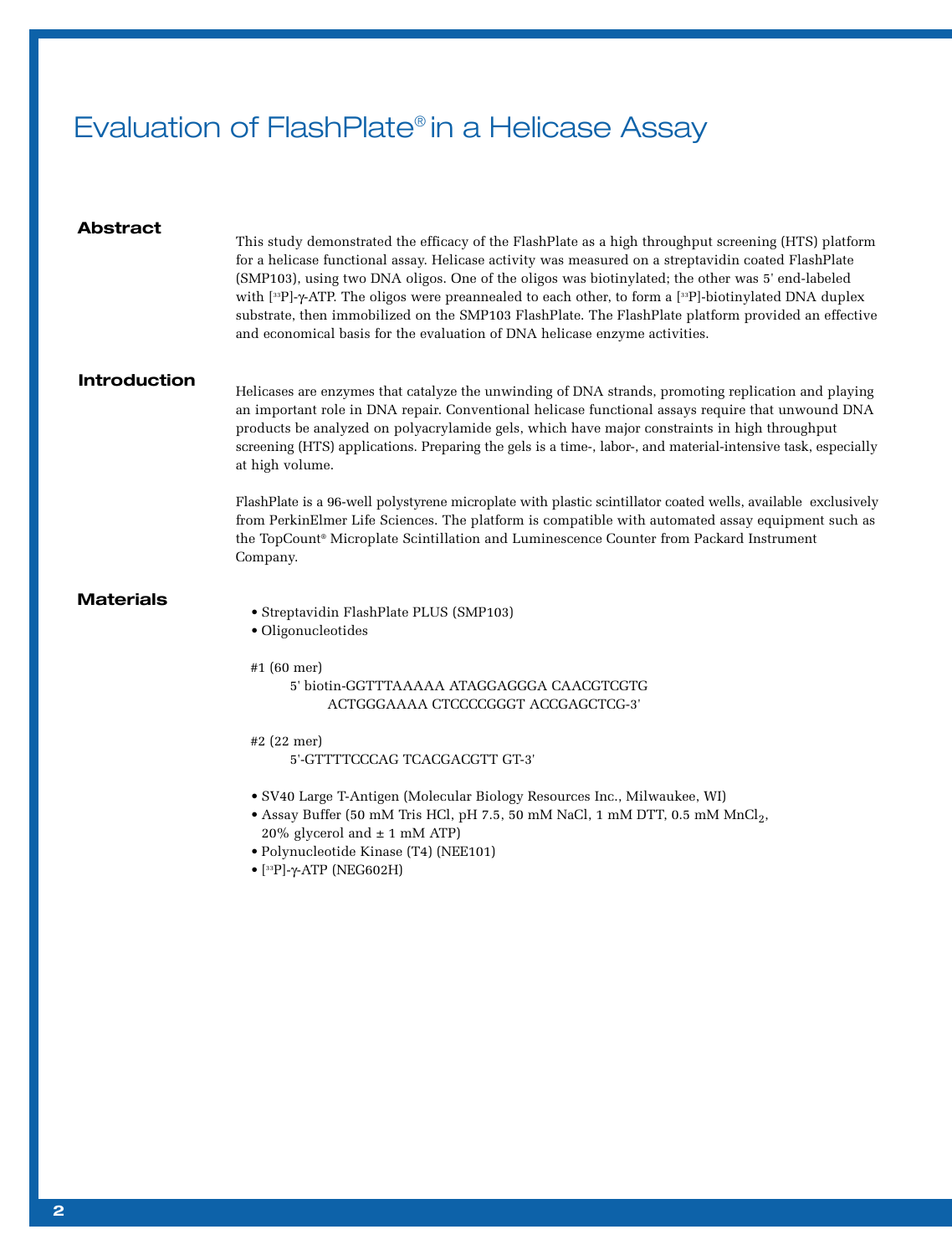## **Procedure**

**Figure 1**



- 1. DNA oligo #2 was 5'-labeled with 33P by T4 polynucleotide kinase, following the manufacturer's protocol.
- 2. Equal molar quantities of DNA oligo #1 and the [33P]-labeled #2 oligo were annealed at 90°C for 5 minutes and cooled to room temperature.
- 3. Approximately 1 ng of DNA duplex was applied to each well of the SMP103 FlashPlate in phosphate buffer containing 1 M NaCl (pH 7.4) and incubated for a minimum of 4 hours at room temperature or, alternately, overnight at 4°C. Each well was washed twice with 200 µl of PBS at room temperature, and once with 200 µl of 50 mM Tris (pH 7.5), 50 mM NaCl at 37°C. Each well contained approximately 10,000 to 12,000 CPM.
- 4. The coated plate was assayed with various amounts of SV40 Large T-Antigen (0 µg, 0.7 µg, 1.4 µg, 2.8 µg) in 50 µl of assay buffer, in the presence or absence of 1 mM ATP. The reaction was incubated at 37°C and monitored in real time on a microplate scintillation counter, as indicated in Figures 2 and 3. Percentage of unwinding was calculated as follows:

% unwinding =  $[(CPM @ Time_{(0)} - CPM @ Time_{(x)})/CPM @ Time_{(0)}] X 100$ See Figure 1.

### **Results and Discussion**

In the presence of ATP, double stranded DNA duplex can be unwound by T-Antigen (0.7 µg) beginning at the single/double strand junction, resulting in the release of the [33P]-labeled DNA strand (22 mer). As negative controls, the assay was also performed in the absence of ATP, and in the absence of T-Antigen, the results of which demonstrated that decreases in CPM were specific to T-Antigen helicase activity, and not a consequence of temperature-induced melting or nuclease activity (Figure 2). Furthermore, the level of DNA unwinding activity was shown to be dependent upon the dosage of T-Antigen added (Figure 3).

FlashPlate allowed the investigator to quantify enzyme activities, and to follow enzyme kinetics in real-time. Similar assays have been performed using other helicases (e.g., HSV helicase - primase) using appropriate assay conditions and nucleic acid substrates. The efficacy of FlashPlate for HTS assays of helicases was demonstrated.